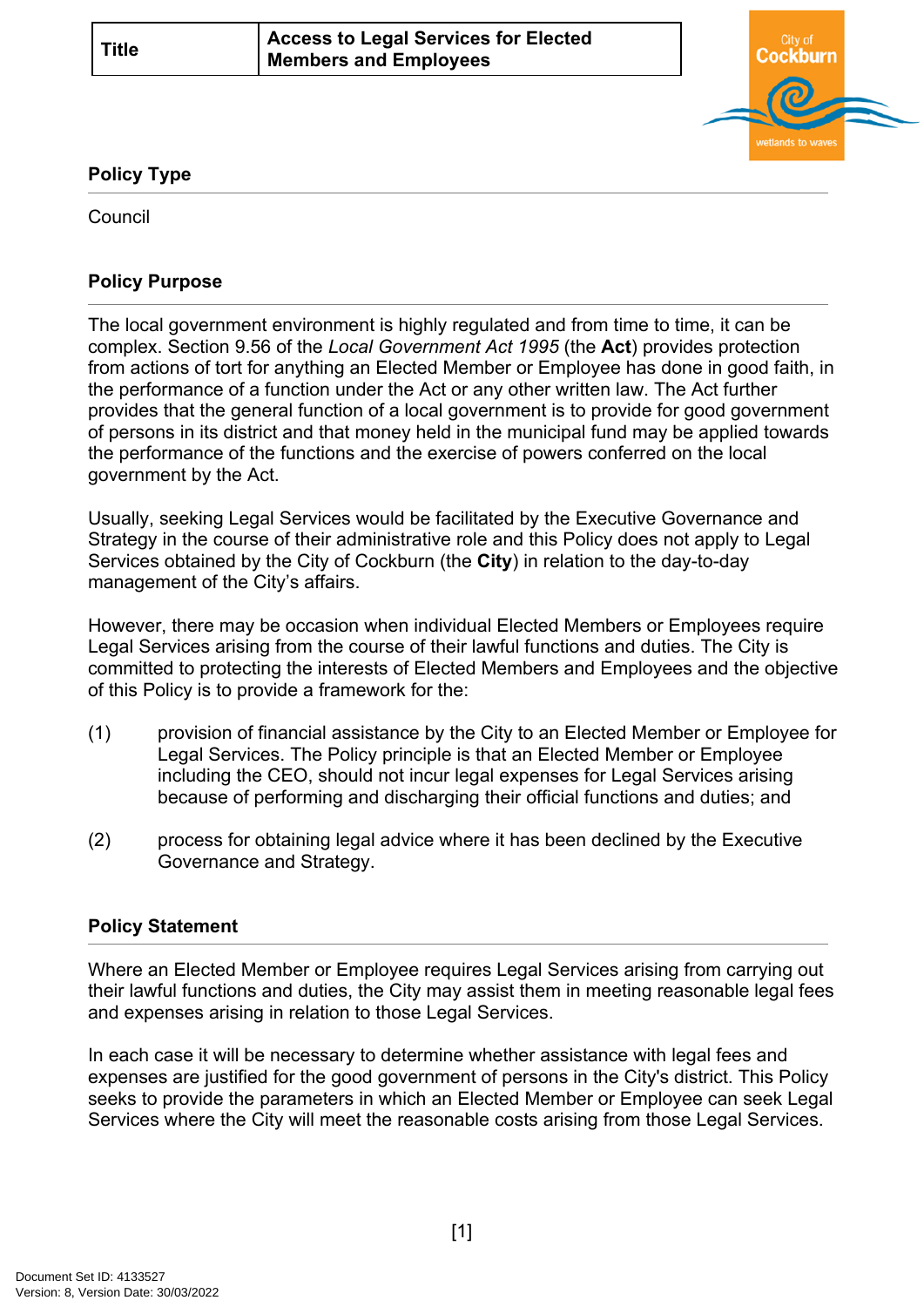

The City **will not** provide financial assistance to an Elected Member or Employee with Legal Services in relation to:

- (1) Personal matters outside the scope of their role as an Elected Member or Employee; or
- (2) Criminal matters; or
- (3) Responding to or defending Legal Proceedings alleging breaches of their obligations under the Code of Conduct, the Act, Health and Safety Legislation or the *Fair Work Act 2009* and any relevant subsidiary legislation; or
- (4) The initiation of defamation proceedings by an Elected Member or Employee without approval of the Executive Governance and Strategy, in consultation with the CEO and Mayor; or
- (5) A complaint of serious or minor misconduct under the *Corruption, Crime and Misconduct Act 2003.*

For the avoidance of doubt, the exclusion in Clause (2) (iii) does not apply where the conduct which led to the allegation of a breach, was in the course of the relevant Elected Member or Employee carrying out in good faith, their lawful functions and duties.

# **(1) Criteria**

- 1. The City may provide financial assistance for Legal Services of an Elected Member or Employee based on the following criteria:
	- i. the requirement for Legal Services arises from and assists the performance and/or discharge by a Member or Employee of their lawful functions and duties; or
	- ii. arises from an individual conflict of interest; or
	- iii. the Legal Services' costs in respect of Legal Proceedings must be for Legal Proceedings that have been, or may be, commenced; or
	- iv. the Elected Member or Employee must have acted reasonably, in good faith, and in accordance with the requirements of the Code of Conduct, Act, any relevant subsidiary legislation, Health and Safety Legislation, FW Act and other written laws applicable to the Elected Member or Employee; and
	- v. any monies that the Elected Member or Employee is paid by way of costs, damages, or settlement, if successful in Legal Proceedings in respect of a matter for which the City has covered the costs of Legal Services, the City will require the Elected Member or Employee to reimburse the City for the costs for the Legal Services incurred by the City.
- 2. The above criteria are indicative only and do not preclude matters outside these criteria being referred to Council for consideration.

# **(2) Types of costs that may be approved**

1. Without limitation, the City may provide financial assistance for the following types of Legal Services: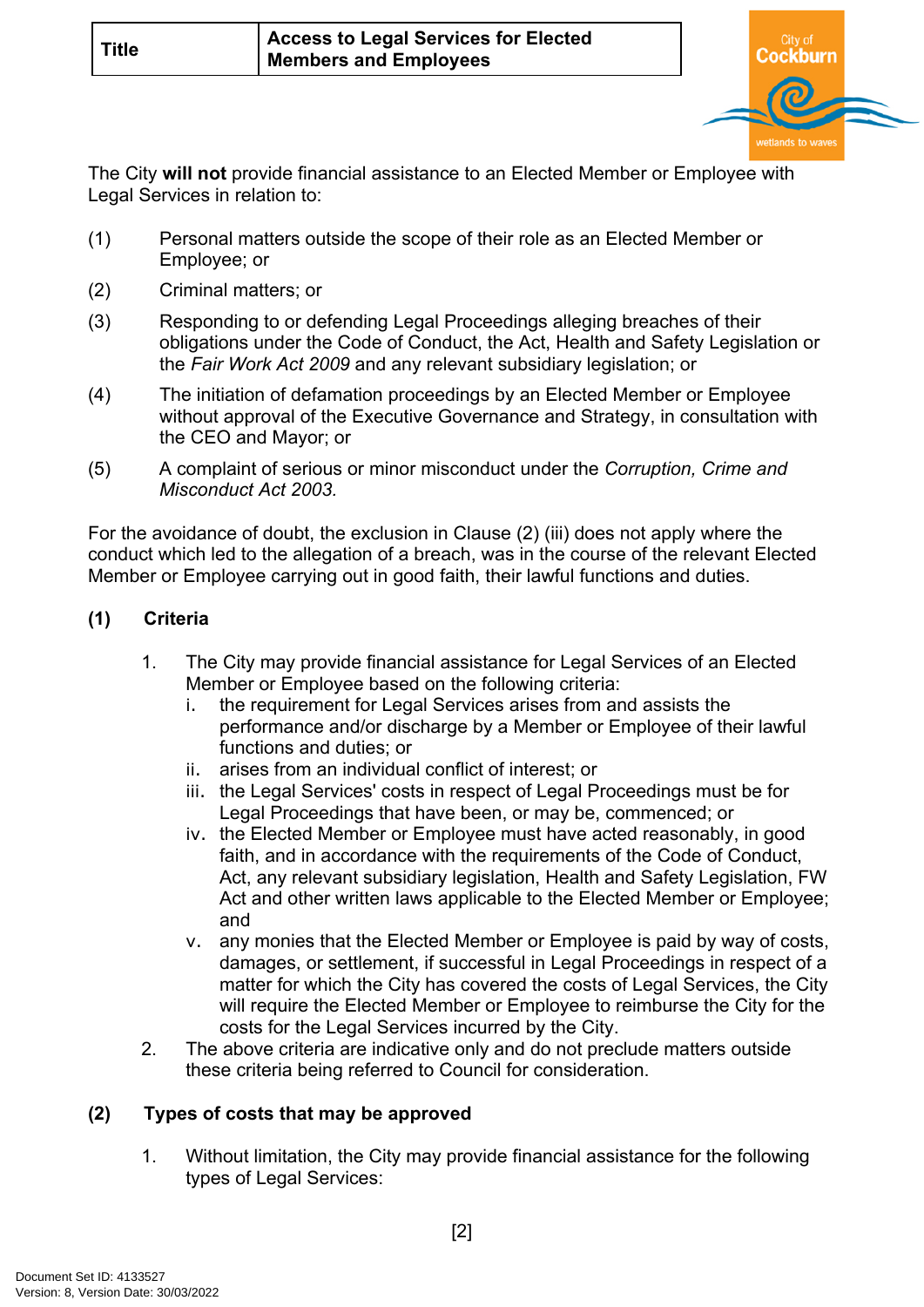

- i. If not previously obtained, legal advice required by an Elected Member or Employee to assist the Elected Member or Employee in performing or discharging their official functions and duties; or
- ii. Legal Proceedings brought by Elected Members and Employees to enable them to carry out their functions under the Act and subsidiary legislation (e.g. where a Member or Employee seeks a banning order or a misconduct or violence restraining order against a person who has used threatening or inappropriate language or behaviour); or
- iii. Legal Proceedings brought against Elected Members or Employees in their personal capacity but by reason of a decision made either by Council or its delegate and which has caused an aggrieved person to commence legal action (e.g. refusing a development application); or
- iv. Legal Proceedings brought against Elected Members or Employees where their conduct in carrying out their function is considered detrimental to a third party (e.g. defending defamation actions); or
- v. Statutory or other inquiries where representation or attendance of an Elected Member or employee is either compulsory or justified; or
- vi. Attendance at Legal Proceedings as a witness in circumstances like those described above.
- vii. Standards Panel and State Administrative Tribunal (SAT) appeals application fees.
- 2. Notwithstanding the above Clause (2)(iv), the City in its absolute discretion, may provide access to Legal Services and/or reimburse legal fees for Legal Proceedings taken by Elected Members or Employees for substantial, unwarranted and ongoing comments or criticisms levelled at their conduct in their respective roles. Such Legal Proceedings may include action in defamation and/or steps taken to stop bullying.

Examples include:

- i. Where a person or organisation is potentially lessening the confidence of the community in the City by publicly making adverse personal comments about Elected Members or Employees; or
- ii. Where the adverse personal comments by a person or organisation about Elected Members or Employees are resulting in an unsafe workplace.

# **(3) Application for Legal Services and Payment**

- 1. An Elected Member or Employee is to make a written application requesting Legal Services to the Executive Governance and Strategy who will make the determination in consultation with the CEO and Mayor.
- 2. If a request is to be made, it is to be lodged with the Executive Governance and Strategy as soon as possible and it must give details of:
	- i. the matter for which Legal Services are sought.
	- ii. how the matter relates to the functions of the Elected Member or Employee making the application.
	- iii. the nature of the Legal Services sought (e.g., advice, preparation of a document or Legal Proceedings); and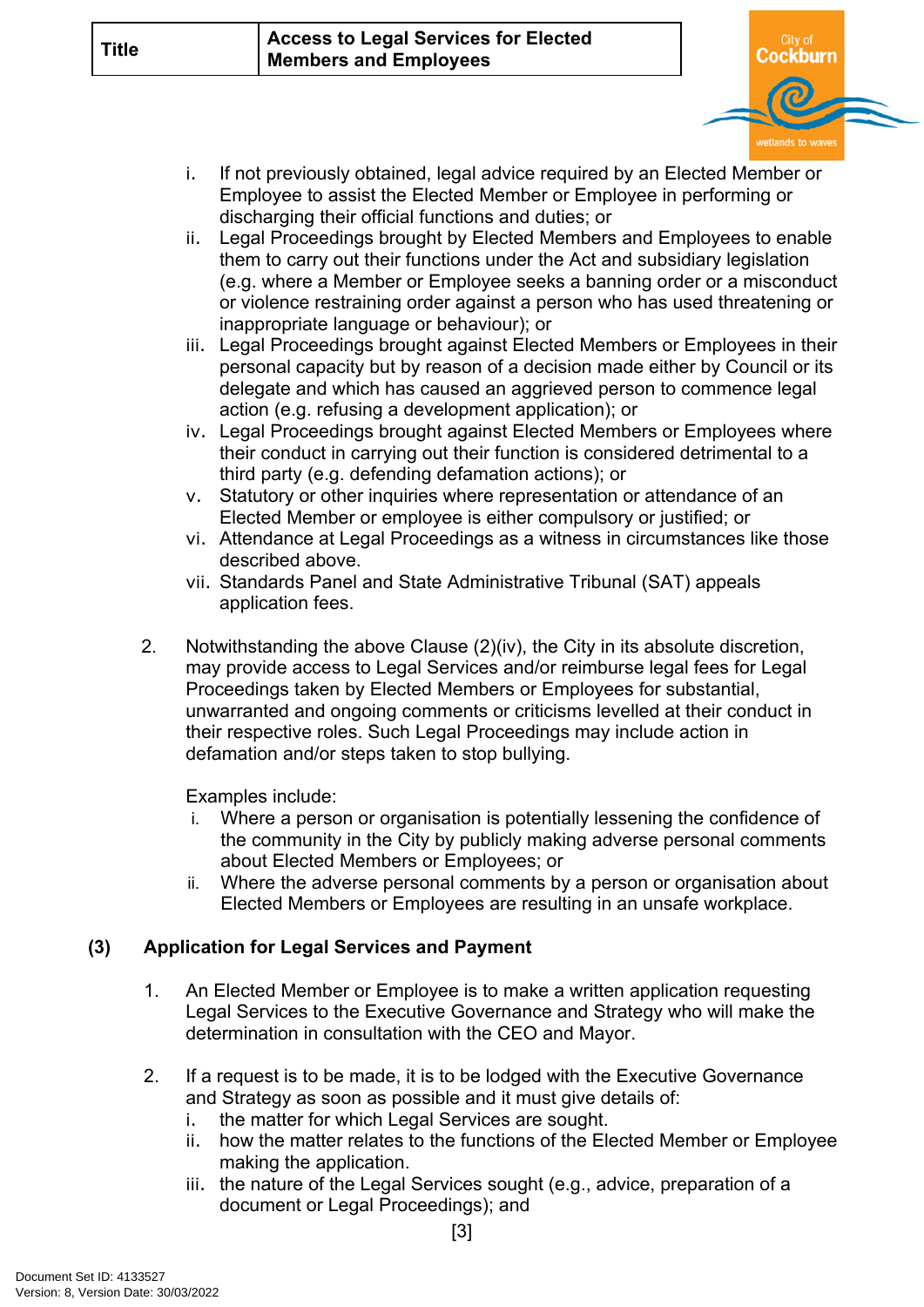

- iv. why it is in the interests of the City for the Legal Services to be obtained and why the City should pay for the Legal Services.
- 3. If the Legal Services are instigated prior to approval being obtained from the Executive Governance and Strategy, the City will require the Elected Member or Employee to provide to the City copies of all documents created prior to the Executive Governance and Strategy's approval including any legal advice obtained. In the case of Elected Members, approval will be required by Council for the reimbursement of expenses incurred without the Executive Governance and Strategy's prior approval.
- 3. The City will determine the law firm to whom the Legal Services are to be directed and will manage the instructions to that law firm and retain ownership of any legal advice provided.
- 4. Where the legal advice obtained relates to an individual Elected Member or Employee, the advice will not be distributed to all Elected Members to maintain legal professional privilege over that advice. Where the legal advice pertains to a matter before Council it will be provided in confidence to Elected Members or if it contains information that the Executive Governance and Strategy considers is highly sensitive, the advice will be made available for Elected Members to view at the City's office.
- 5. The City will not fund 'forum shopping' for further Legal Services in the event the Elected Member or Employee does not accept or agree with the legal advice provided, including legal advice previously sought on the same subject matter.

# **(4) Extent of Executive Governance and Strategy's Authority**

- 1. The Executive Governance and Strategy is to receive, assess and decide any requests for financial assistance for Legal Services by an Elected Member or Employee which may include a cap on the financial assistance to be provided and will make the determination in consultation with the CEO and Mayor.
- 2. Financial assistance may include reimbursing legal costs, or SAT appeal lodgement fees incurred by an Elected Member or Employee or taking action on their behalf.
- 3. The payment of Legal Services' costs to an Elected Member or Employee, in respect of each application, is not to exceed \$25,000 without the approval of Council.
- 4. When considering the request for Legal Services, the Executive Governance and Strategy at their discretion, may consider the following:
	- i. whether alternate actions/means are available to resolve the matter.
	- ii. whether prior legal advice has been received on the matter.
	- iii. the seriousness of the matter; and
	- iv. any history relevant to the matter.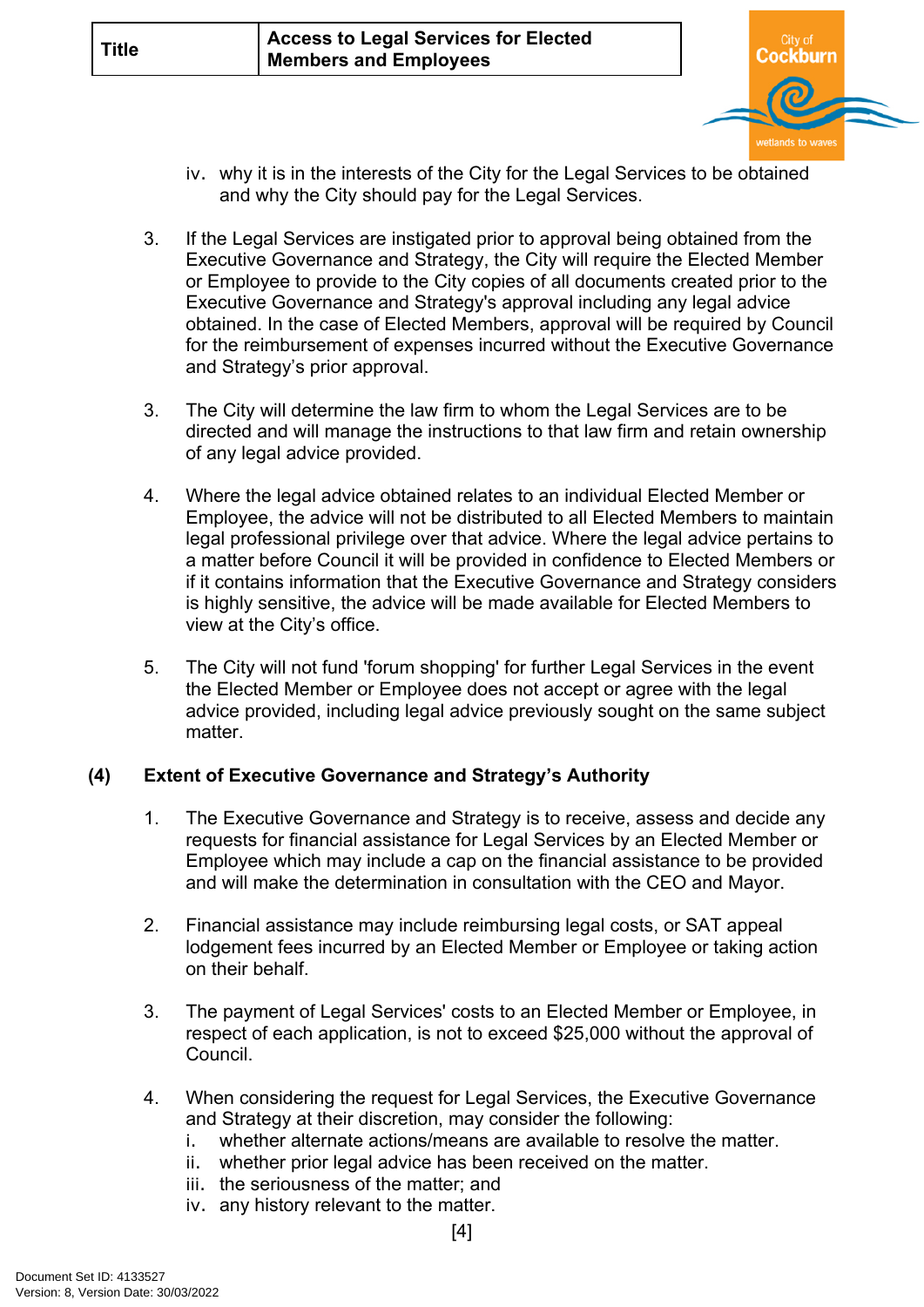

- 5. In the event an Elected Member's request for financial assistance to obtain Legal Services is declined by the Executive Governance and Strategy, the Elected Member may take the request to Council in the form of a notice of motion for it to determine the request for Legal Services and financial payment by the City for those services.
- 6. Where there is a conflict in the application, the CEO replaces Executive Governance and Strategy, Executive Corporate Affairs replaces the CEO, and the Deputy Mayor replaces the Mayor.
- 7. The Executive Governance and Strategy is to report all Legal Services obtained by Elected Members and Employees including details of the action and payments made under this Policy by confidential memo, or email (also to be uploaded on the Hub) at as soon as practical, or within a month of the expenditure.

## **(5) Insured Risk**

- 1. In assessing an application, the Executive Governance and Strategy is to have regard to whether the claim is an insured risk and must be first referred to the City's insurer.
- 2. It will be at the Executive Governance and Strategy's discretion as to whether to take any action to either grant or decline financial assistance until the matter has been reviewed by the City's insurer.

# **(6) Repayment of Cost for Legal Services**

Assistance to an Elected Member or an Employee will be withdrawn, and that Elected Member or Employee will be required to repay any costs for Legal Services incurred by the City where the Council determines, upon legal advice, that the Elected Member or Employee has:

- i. not acted reasonably, in good faith, and in accordance with the Code of Conduct, the Act, any relevant subsidiary legislation, Health and Safety Legislation, the Fair Work Act and other applicable written laws; and/or
- ii. given false or misleading information in respect of the application for financial assistance from the City.

# **DEFINED TERMS**

**Act** means the *Local Government Act 1995* (WA) as amended from time to time.

**Administration Regulations** means the *Local Government (Administration) Regulations 1996* (WA).

**CEO** means the Chief Executive Officer of the City of Cockburn.

**City** means the City of Cockburn.

**Code of Conduct** means the City's code of conduct as amended from time to time.